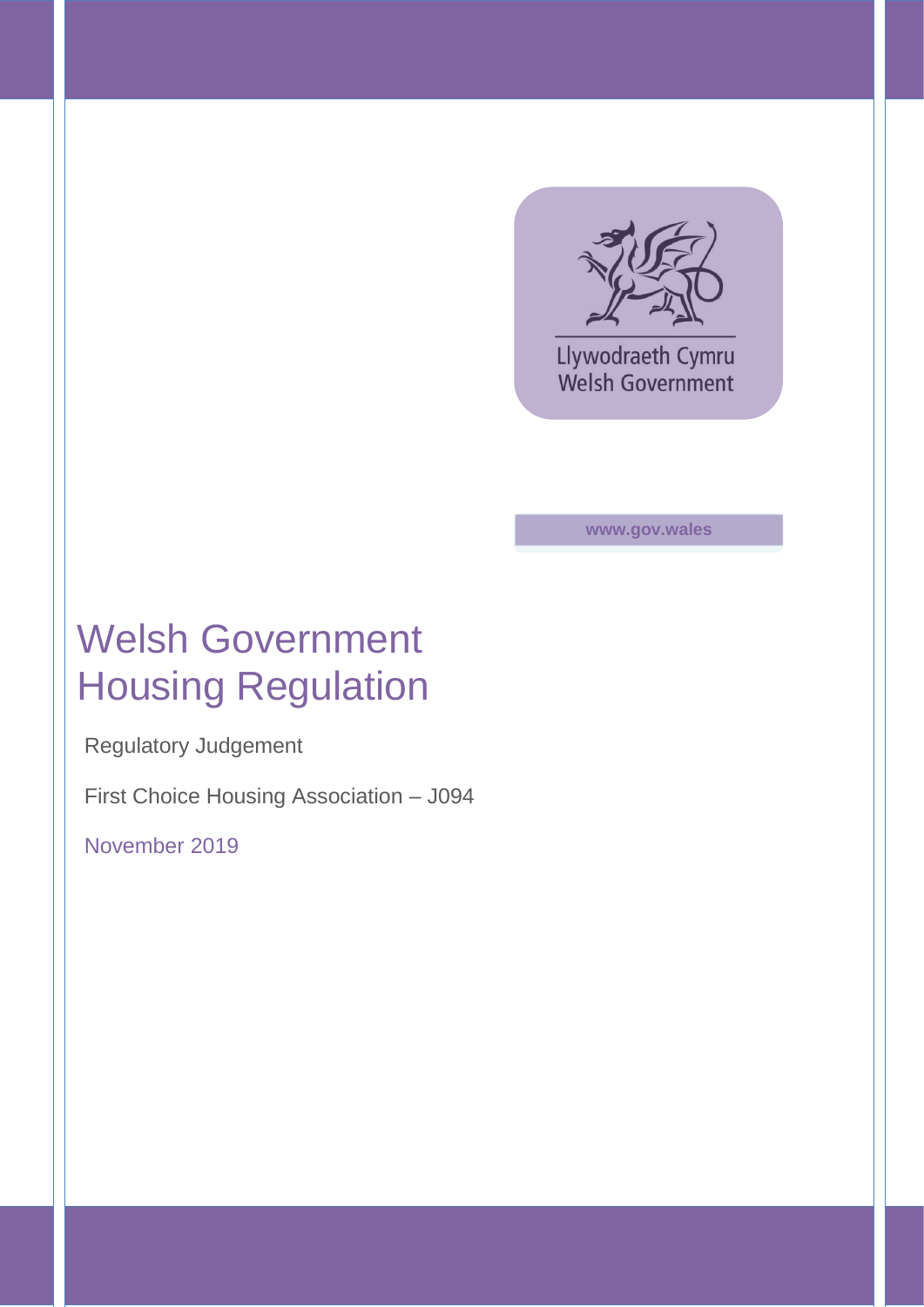The Welsh Ministers have powers under Part 1 of the Housing Act 1996 to regulate Registered Social Landlords in relation to the provision of housing and matters relating to governance and financial management.

The Welsh Ministers are publishing this Regulatory Judgement under sections 33A and 35 of the Housing Act 1996.

The judgement is published in accordance with the Regulatory Framework for Registered Social Landlords in Wales and the related performance standards.

[http://gov.wales/topics/housing-and-regeneration/services-and-support/regulation/regulatory](http://gov.wales/topics/housing-and-regeneration/services-and-support/regulation/regulatory-framework/?lang=en)[framework/?lang=en](http://gov.wales/topics/housing-and-regeneration/services-and-support/regulation/regulatory-framework/?lang=en)

The judgement is based upon the Association's own evaluation of its compliance with the performance standards together with regulatory intelligence gained through on-going, coregulatory, relationship management between the Regulator and the Association.

### **Basis of Judgement**

This judgement is designed to provide the Registered Social Landlord, its tenants, service users and other stakeholders with an understanding of its financial viability and how well it is performing, at a specific moment in time, in relation to:

- Governance and Service Delivery
- Financial Management

The judgement must not be relied upon by any other party for any other purpose. The Registered Social Landlord is responsible for the completeness and accuracy of information provided to the Regulator.

Housing Regulation Team Welsh Government Merthyr Tydfil Office Rhydycar CF48 1UZ e-mail: housingregulation@gov.wales

Digital ISBN 978-1-83876-767-9 Crown Copyright 2019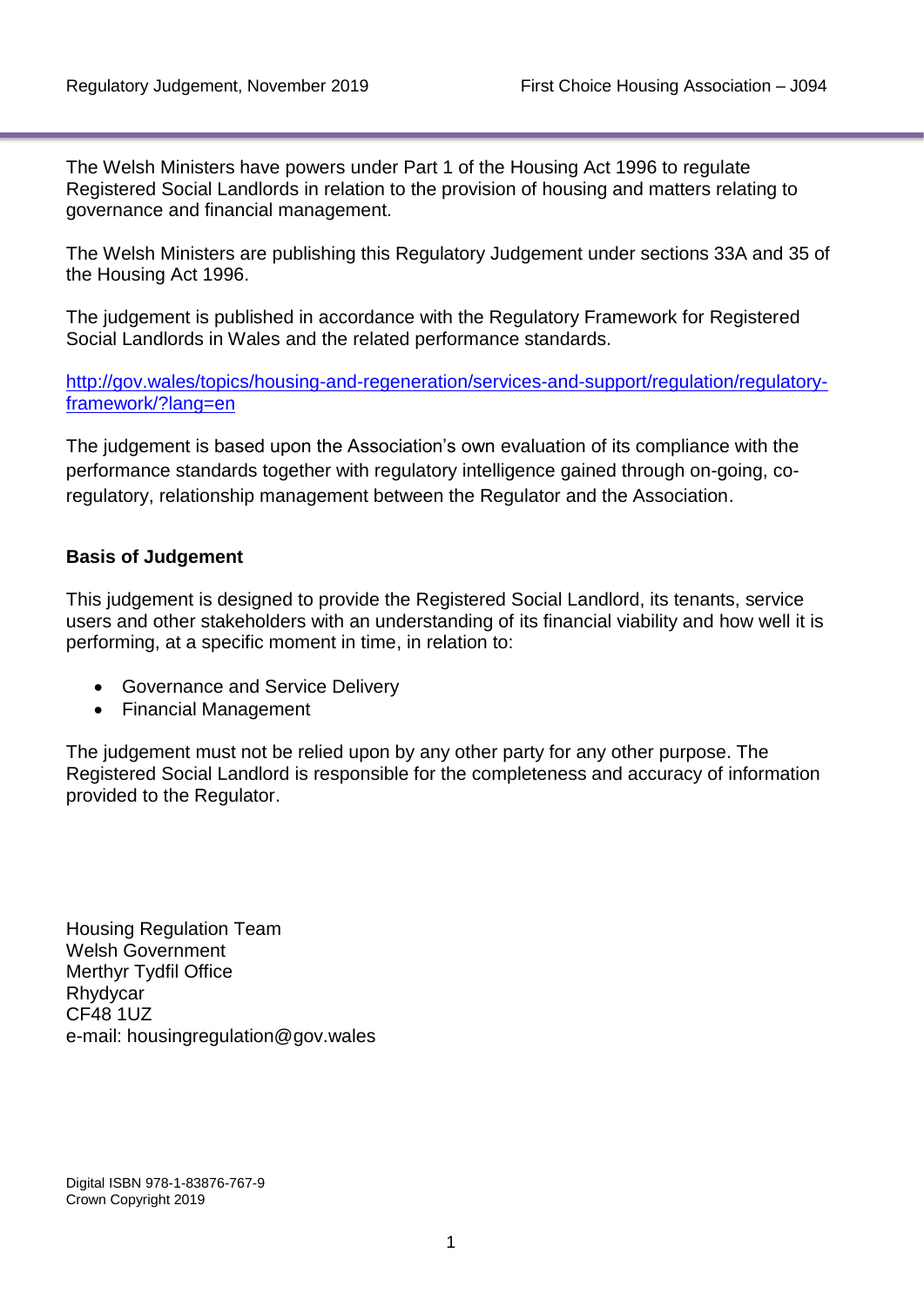## Profile

First Choice Housing Association ("First Choice" or "the Association") was established in 1988 and is a specialist Association providing supported housing for vulnerable people throughout Wales and Shropshire. The Association is registered under the Co-operative and Community Benefit Societies Act 2014 and has charitable rules.

First Choice owns and leases around 314 properties, providing 838 bed spaces. The Association currently manages properties in 18 out of 22 Welsh local authorities.

First Choice delivered 43 homes, providing 68 bed spaces during 2018/19. It plans to build 203 properties providing 469 new bed spaces by 2024.

For the year ending 31 March 2019, the Association's turnover was £6.5m, its surplus was £1.6M and it employed 28 staff.

|                                                                                                                                                                                               | <b>Historical Data</b> |         | Covenant<br>Limit | <b>Sector</b><br>Average |
|-----------------------------------------------------------------------------------------------------------------------------------------------------------------------------------------------|------------------------|---------|-------------------|--------------------------|
|                                                                                                                                                                                               | 2017/18                | 2018/19 |                   | 2017/18                  |
| <b>Performance</b>                                                                                                                                                                            |                        |         |                   |                          |
| Operating surplus as % of turnover                                                                                                                                                            | 44.2%                  | 36.0%   | n/a               | 20.1%                    |
| Surplus for the year as % of turnover                                                                                                                                                         | 36.8%                  | 30.2%   | n/a               | 8.1%                     |
| Loss from empty properties and<br>uncollected rent as % of rental income                                                                                                                      | 0.3%                   | 0.5%    | n/a               | 2.1%                     |
| <b>Funding</b>                                                                                                                                                                                |                        |         |                   |                          |
| Fixed borrowing as a % of total                                                                                                                                                               | 42%                    | 46%     | n/a               | 75%                      |
| Gearing (net worth)                                                                                                                                                                           | 44%                    | 44%     | 70%               | 61%                      |
| Interest cover                                                                                                                                                                                | 577%                   | 480%    | 110%              | 165%                     |
| Conclusion of security work on an agreed new facility will mean that current cash balances and<br>undrown fooilities are sufficient for the Association to complete its committed development |                        |         |                   |                          |

### Key Financial Data

undrawn facilities are sufficient for the Association to complete its committed development programme for the next 18 months.